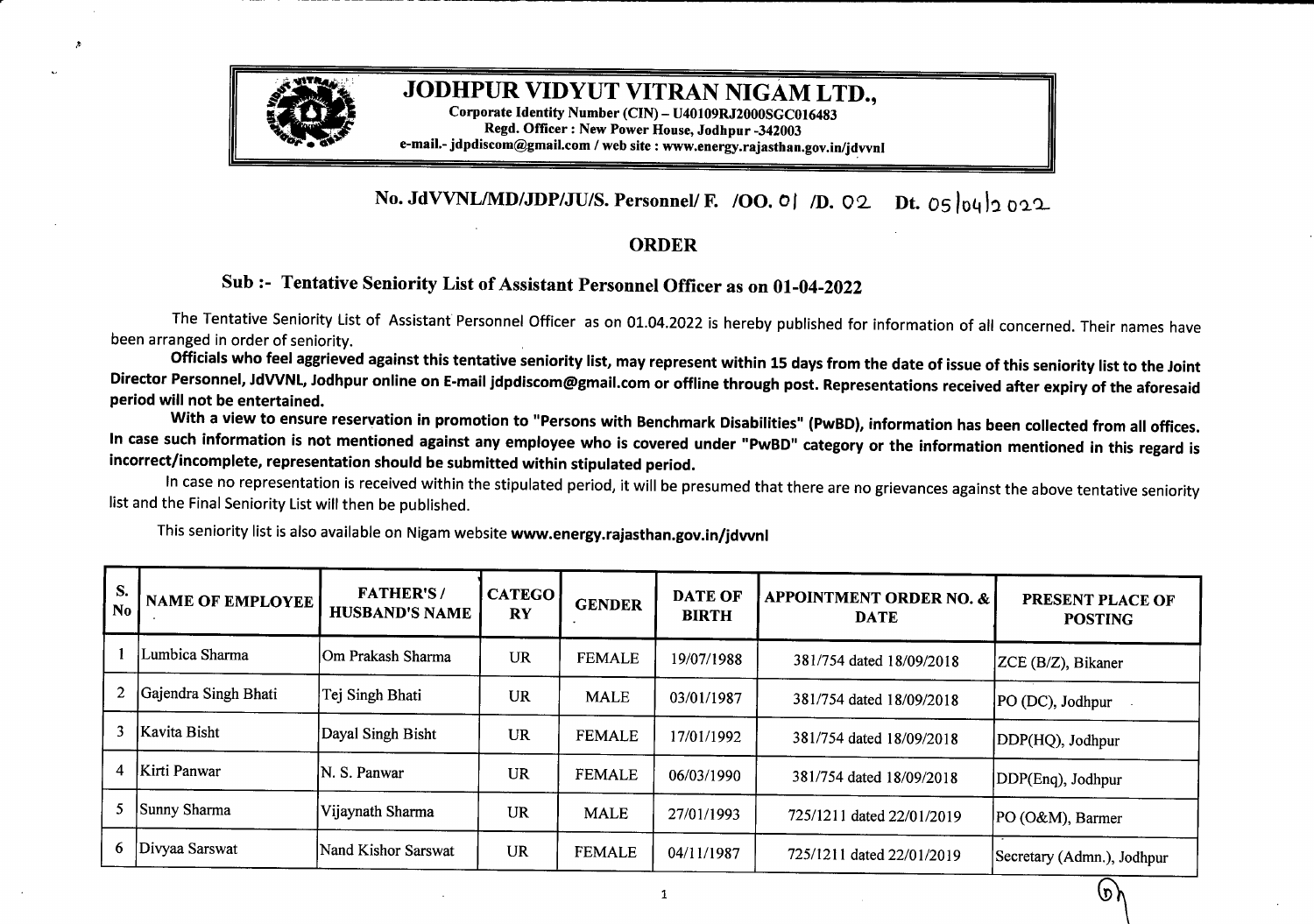| S.<br>N <sub>0</sub> | <b>NAME OF EMPLOYEE</b> | <b>FATHER'S/</b><br><b>HUSBAND'S NAME</b> | <b>CATEGO</b><br><b>RY</b> | <b>GENDER</b> | <b>DATE OF</b><br><b>BIRTH</b> | <b>APPOINTMENT ORDER NO. &amp;</b><br><b>DATE</b> | <b>PRESENT PLACE OF</b><br><b>POSTING</b> |
|----------------------|-------------------------|-------------------------------------------|----------------------------|---------------|--------------------------------|---------------------------------------------------|-------------------------------------------|
|                      | Megha Pareek            | Ghanshyam Pareek                          | <b>UR</b>                  | <b>FEMALE</b> | 18/02/1993                     | 725/1211 dated 22/01/2019                         | JDP, Jodhpur                              |
| 8                    | Mateen Ahmed            | Mohd. Muslim Qasmi                        | BC                         | <b>MALE</b>   | 17/05/1993                     | 381/754 dated 18/09/2018                          | $ZCE (J/Z)$ , Jodhpur                     |
| 9                    | Madhusudan Khiria       | <b>Bharat Singh Khiria</b>                | BC                         | <b>MALE</b>   | 20/09/1989                     | 725/1211 dated 22/01/2019                         | SE (ZPC), Bikaner                         |
| 10                   | Bhupendra Saini         | Laxmi Narayan Saini                       | BC                         | <b>MALE</b>   | 19/09/1988                     | 381/754 dated 18/09/2018                          | Secretary (Admn), Jodhpur                 |
| 11                   | Dev Mathur              | V. L. Mathur                              | <b>UR</b><br>(PwBD)        | <b>MALE</b>   | 10/12/1976                     | 381/754 dated 18/09/2018                          | PO (DC), Bikaner                          |
| 12                   | Shalender Satyarthi     | G.P. Satyarthi                            | <b>SC</b>                  | <b>MALE</b>   | 21/12/1983                     | 381/754 dated 18/09/2018                          | ZCE (Bmr Zone), Barmer                    |
| 13                   | Dinesh Kumar            | Moda Ram                                  | <b>SC</b>                  | <b>MALE</b>   | 06/04/1987                     | 381/754 dated 18/09/2018                          | PO (CC), Jodhpur                          |
| 14                   | Chetan Kumar Meena      | Siya Ram Meena                            | <b>ST</b>                  | <b>MALE</b>   | 10/06/1988                     | 381/754 dated 18/09/2018                          | PO (O&M), Churu                           |

**By Order**

**(Mukesh Choudhary)<sub>RAS</sub> Secretary (Admn.) JdVVNL, Jodhpur**

Copy to the following for information and necessary action:

J.

- 1. The Chief Engineer/Addl. Chief Engineer ( ), JdVVNL, 2. The Chief Controller of Accounts, JdVVNL, Jodhpur<br>3. The Zonal Chief Engineer (), JdVVNL, 3. The Zonal Chief Engineer (
(a)  $\frac{3.60 \text{ V}}{1.5}$ , JdVVNL, 4. The Chief Accounts Officer (
(b)  $\frac{3.60 \text{ V}}{1.5}$ , JdVVNL, 4. The Chief Accounts Officer ( 5. The Joint Director (Corporate Affairs)-cum-Company Secretary, Jodhpur Discom, Jodhpur. 6. The Addl. Superintendent of Police (Vig.) JdVVNL, Jodhpur. 7. The TA to Managing Director, JdVVNL, Jodhpur/ Jaipur.<br>8. The Superintending Engineer (exceptional), JdVVNL, 8. The Superintending Engineer ( 9. The Superintending Engineer (IT), JdVVNL, Jodhpur for uploading on Nigam's website. 10. The Dy. Director Personnel (ENQ\HQ\JZ\BZ\BMR-Z), JdVVNL, Jodhpur\Bikaner\Barmer 11. The Executive Engineer (), JdVVNL, 11. The Executive Engineer ( 12. The Sr. Accounts Officer\Accounts Officer ( ), JdVVNL, 13. The Personnel Officer (), JdVVNL,
- 14. The PA\TA to Director (Technical\Finance), JdVVNL, Jodhpur.

.2